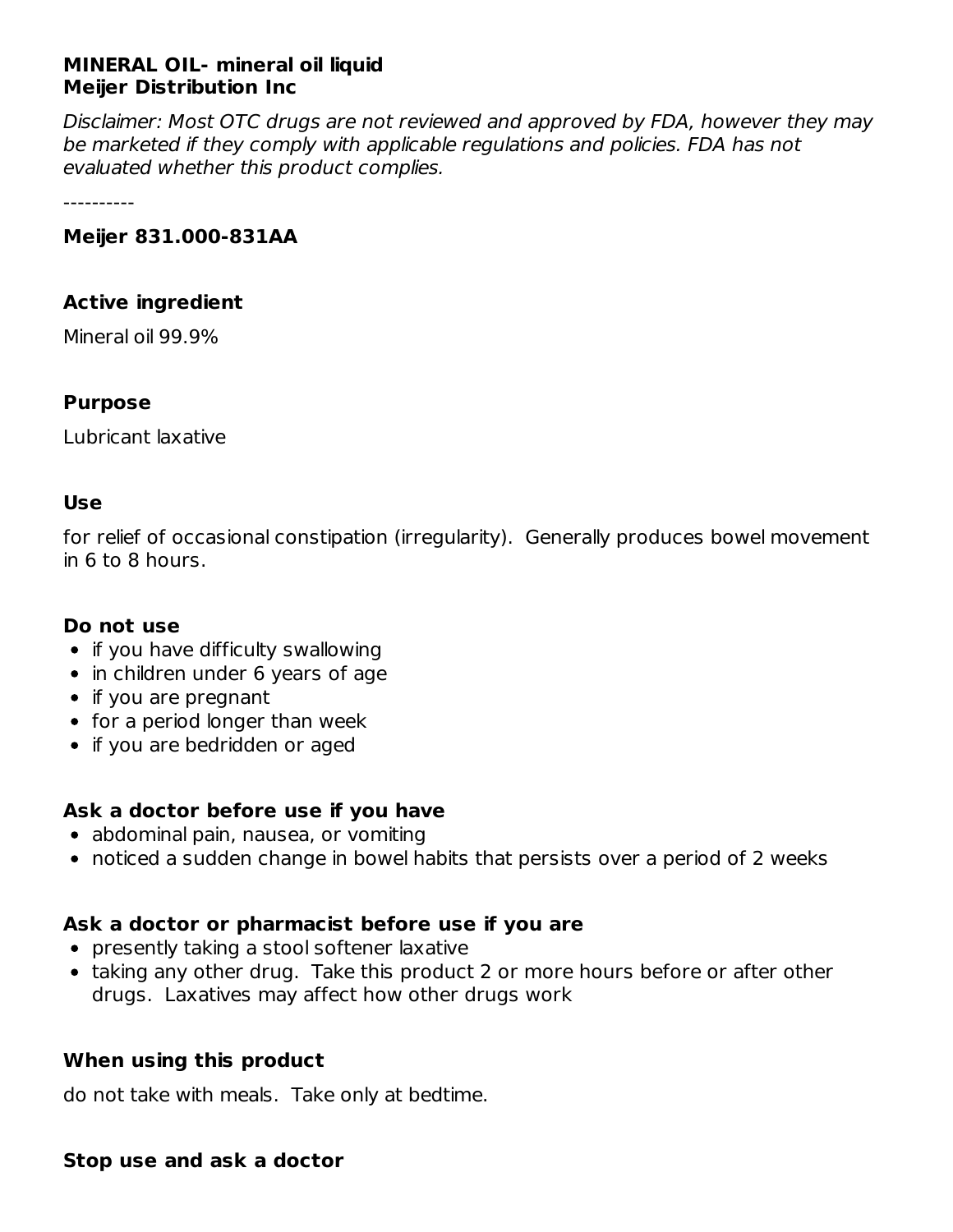if you have rectal bleeding or failure to have a bowel movement after use. These could be signs of a serious condition.

## **If breast feeding**

ask a health professional before use

# **Keep out of reach of children.**

in case of overdose, get medical help or contact a Poison Control Center right away.

#### **Directions**

- do not take with meals
- take only at bedtime
- may be taken as a single daily dose or in divided doses

adults and children 12 years of age and over - 1 to 3 Tablespoons (15 - 45 mL) maximum 3 Tablespoons (45 mL) in 24 hours

children 6 to under 12 years of age - 1 to 3 teaspoons (5 - 15 mL) maximum 3 teaspoons (15 mL) in 24 hours

children under 6 years of age - do not use, consult a doctor

## **Other information**

keep tightly closed. Protect from sunlight.

## **Inactive ingredients**

mixed tocopherols (added as a stabilizer)

## **Questions?**

1-877-932-7948

## **Adverse reactions**

Distributed by Meijer Distribution, Inc. Grand Rapids, MI 49544 www.meijer.com

## **principal display panel**

meijer Mineral Oil USP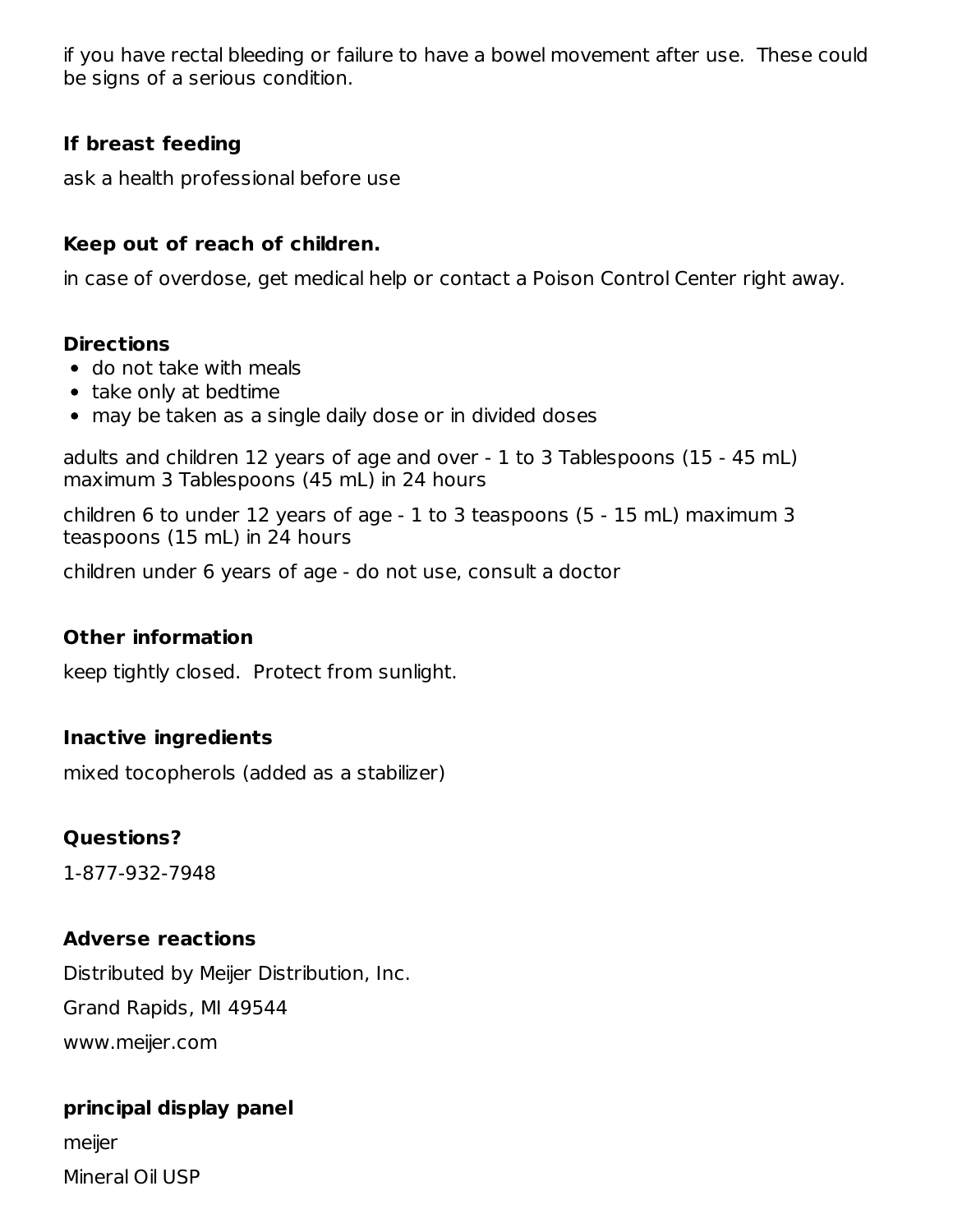Lubricant Laxative For relief of occasional constipation odorless, tasteless, colorless SEALED WITH PRINTED FOIL UNDER CAP FOR YOUR PROTECTION 16 FL OZ ( 473 mL)



| <b>MINERAL OIL</b><br>mineral oil liquid                              |                          |                           |                    |               |                |
|-----------------------------------------------------------------------|--------------------------|---------------------------|--------------------|---------------|----------------|
| <b>Product Information</b>                                            |                          |                           |                    |               |                |
| <b>Product Type</b>                                                   | HUMAN OTC DRUG           | <b>Item Code (Source)</b> |                    | NDC:41250-831 |                |
| <b>Route of Administration</b>                                        | ORAL, TOPICAL            |                           |                    |               |                |
|                                                                       |                          |                           |                    |               |                |
| <b>Active Ingredient/Active Moiety</b>                                |                          |                           |                    |               |                |
| <b>Ingredient Name</b>                                                | <b>Basis of Strength</b> |                           | <b>Strength</b>    |               |                |
| <b>MINERAL OIL (UNII: T5L8T28FGP) (MINERAL OIL - UNII:T5L8T28FGP)</b> |                          |                           | <b>MINERAL OIL</b> |               | 999 mg in 1 mL |